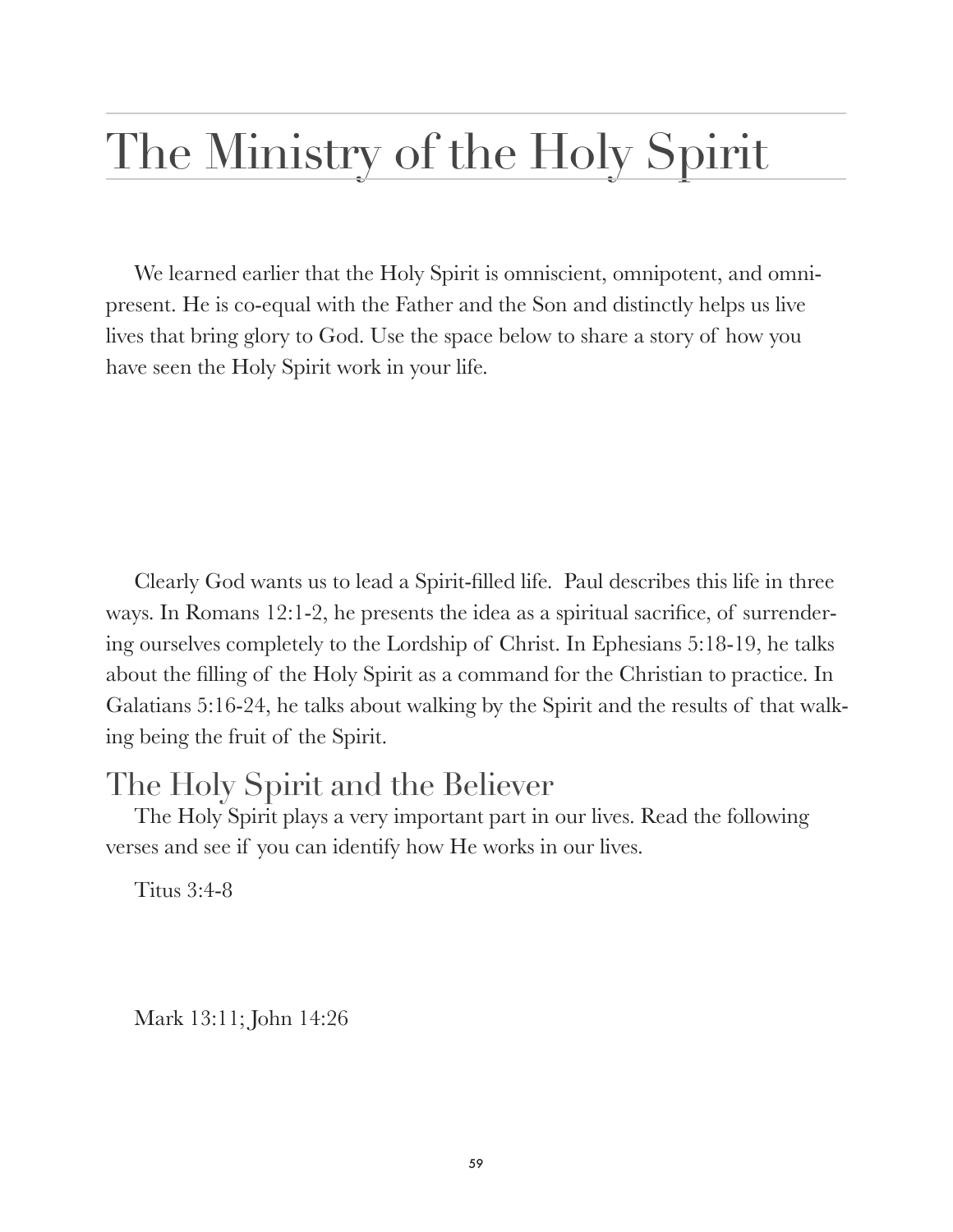Luke 12:12

John 15:26

John 16:8-11

John 16:13

John 16:14; 1 Corinthians 12:3

Acts 1:8, 4:31

Acts 13:2, 16:6

Ephesians 1:13, 4:30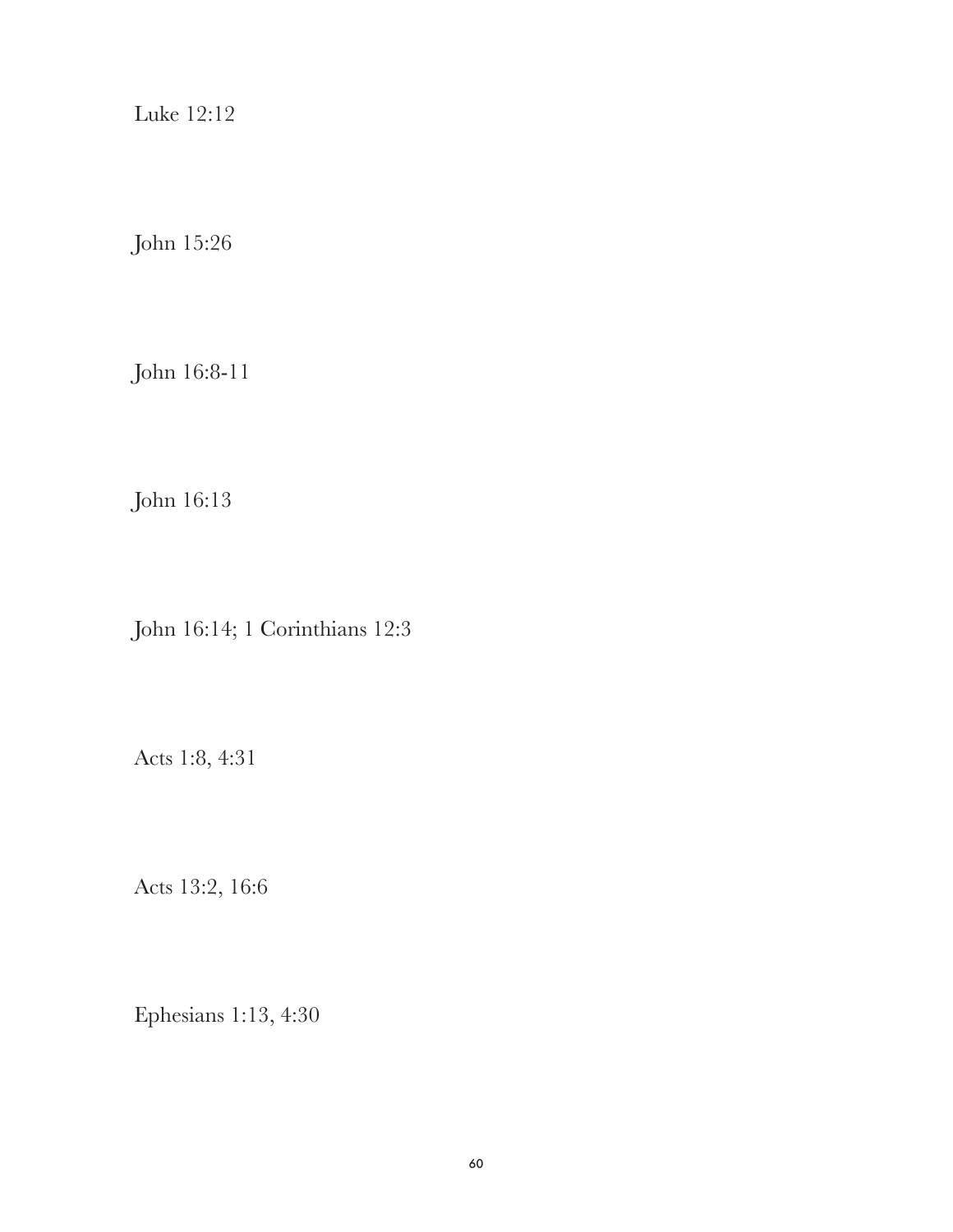## Application

Using the Discovery Method of Learning and the Lesson Outline questions, read and study the following passage and create an outline that you can teach about our security in Christ. Use the space below for your lesson.

Romans 8:1-11 Message Title:

## What does it say?

1. What did you like about the story or passage? What didn't you understand?

2. What did you learn about the people in the story or passage?

3. What does the story or passage say about God or Jesus?

4. How does this story or passage fit into the Grand Narrative of the Bible?